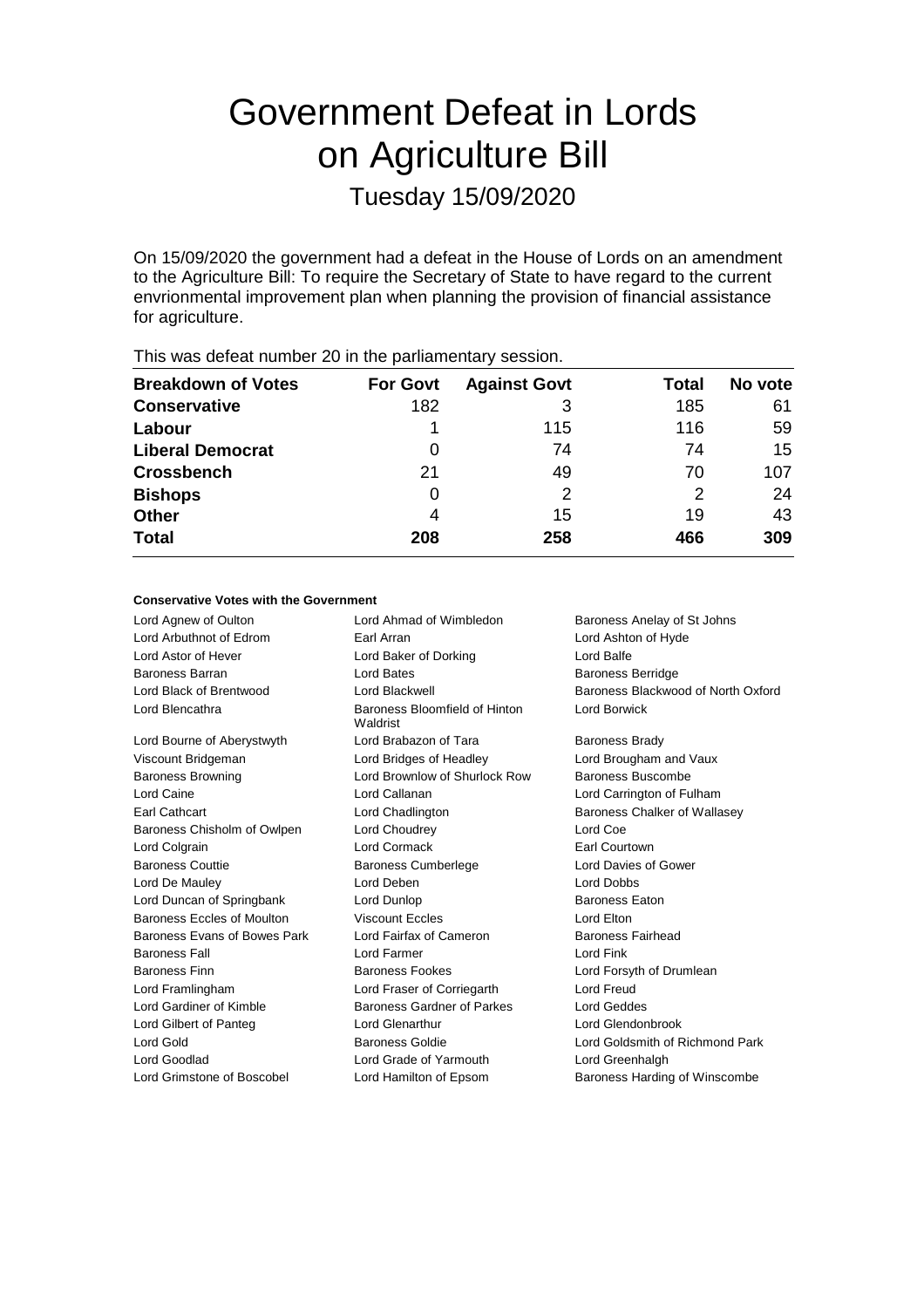Lord Haselhurst Lord Hayward Baroness Helic Lord Henley **Lord Herbert of South Downs** Baroness Hodgson of Abinger Lord Hodgson of Astley Abbotts Earl Home Earl Home Lord Horam Lord Howard of Lympne **Earl Howe** Earl Howe **Lord Howell of Guildford** Lord Hunt of Wirral Baroness Jenkin of Kennington Lord Jopling Lord Keen of Elie Lord Kirkham Lord Kirkhope of Harrogate Lord Lamont of Lerwick Lord Lansley Lord Leigh of Hurley Lord Lilley Earl Lindsay Lord Lingfield Marquess of Lothian **Lord Lucas** Lord Lucas **Lord Mackay of Clashfern** Lord Mancroft **Baroness Manzoor Baroness Manzoor** Lord Marland Baroness McGregor-Smith Lord McInnes of Kilwinning Baroness Meyer Baroness Mobarik **Baroness Mone** Baroness Mone **Duke of Montrose** Baroness Morgan of Cotes **Baroness Morris of Bolton** Baroness Morrissey Lord Moynihan Lord Naseby Lord Nash Baroness Neville-Jones **Baroness Neville-Rolfe** Baroness Newlove Baroness Nicholson of Winterbourne Lord Northbrook Lord Norton of Louth Lord O'Shaughnessy **Lord Parkinson of Whitley Bay** Baroness Penn Lord Pickles **Baroness Pidding Lord Polak** Lord Popat **Lord Porter of Spalding Lord Rana** Baroness Rawlings **Example 20** Lord Reay **Baroness Redfern** Lord Renfrew of Kaimsthorn Lord Ribeiro Viscount Ridley **Lord Risby Communist Communist Lord Robathan Communist Communist Communist Communist Communist Communist Communist Communist Communist Communist Communist Communist Communist Communist Communist Communist Communist Commun** Lord Rose of Monewden **Baroness Sanderson of Welton** Lord Sassoon Baroness Scott of Bybrook Baroness Seccombe Lord Selkirk of Douglas Baroness Shackleton of Belgravia Lord Sherbourne of Didsbury Baroness Shields Lord Shinkwin Earl Shrewsbury Lord Smith of Hindhead Baroness Stedman-Scott Lord Sterling of Plaistow Lord Strathclyde Baroness Stroud Baroness Sugg Lord Suri Lord Taylor of Holbeach Viscount Trenchard Lord True Lord Tugendhat Viscount Ullswater Lord Vaizey of Didcot Baroness Vere of Norbiton Baroness Verma Lord Wakeham Lord Waldegrave of North Hill Baroness Warsi **Lord Wasserman** Lord Wei **Lord Wharton of Yarm** Cord Whatby Lord Whitby Baroness Williams of Trafford Baroness Wyld Lord Young of Cookham Lord Young of Graffham Viscount Younger of Leckie

#### **Conservative Votes against the Government**

**Labour Votes with the Government** Lord West of Spithead

# **Labour Votes against the Government**<br>Lord Adonis

Lord Haworth **Baroness Hayter of Kentish Town** Baroness Healy of Primrose Hill

Lord Adonis Lord Alli Baroness Amos Lord Bach Baroness Bakewell Baroness Bakewell Baroness Blower Lord Blunkett **Lord Boateng** Lord Bradley **Lord Bradley** Lord Brooke of Alverthorpe **Baroness Bryan of Partick** Lord Campbell-Savours Lord Carter of Coles Baroness Chakrabarti Viscount Chandos Baroness Corston **Baroness Crawley Baroness Crawley** Lord Davidson of Glen Clova Baroness Drake Lord Drayson Lord Dubs Lord Faulkner of Worcester Lord Filkin Lord Foulkes of Cumnock Baroness Gale Lord Giddens Baroness Golding Lord Goldsmith Baroness Goudie Lord Grantchester Lord Griffiths of Burry Port Lord Grocott Lord Hain Lord Harris of Haringey Lord Haskel Lord Haughey

Lord Bowness Earl Caithness Lord Randall of Uxbridge

Lord Anderson of Swansea **Baroness Andrews** Baroness Andrews Baroness Armstrong of Hill Top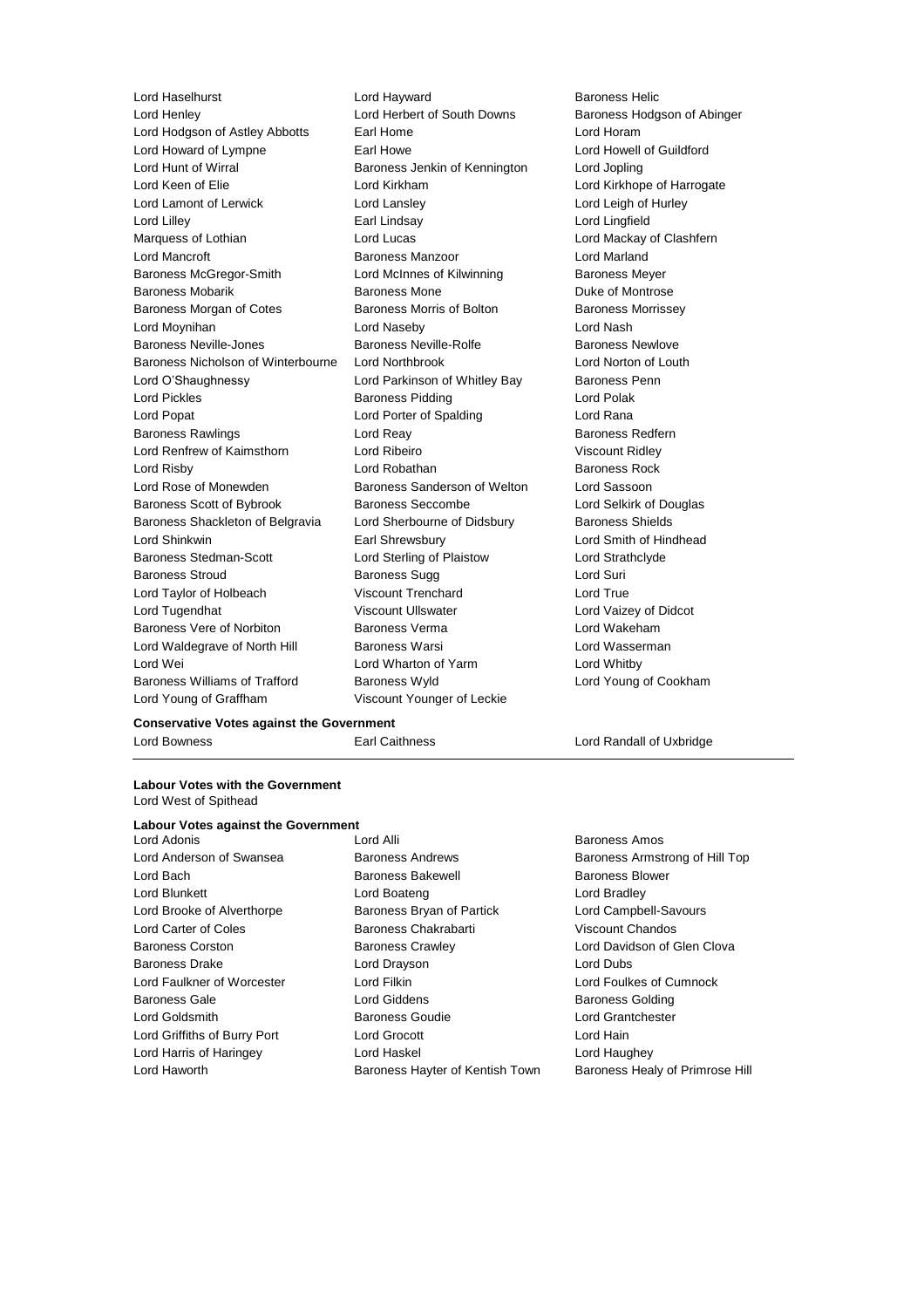Lord Hendy **Baroness Henig Baroness Henig Baroness Hilton of Eggardon** Lord Howarth of Newport Lord Hunt of Kings Heath Baroness Jones of Whitchurch Lord Jones Lord Jordan Lord Judd Baroness Kennedy of The Shaws Lord Knight of Weymouth Baroness Lawrence of Clarendon Lord Layard Lord Levy Lord Liddle Baroness Lister of Burtersett Lord MacKenzie of Culkein Baroness Mallalieu Lord Mandelson Baroness Massey of Darwen Lord Maxton Lord McAvoy Baroness McIntosh of Hudnall Lord McKenzie of Luton Lord McNicol of West Kilbride Lord Mendelsohn Lord Mitchell Lord Monks Baroness Morgan of Huyton Lord Murphy of Torfaen Baroness Nye **Baroness Osamor** Baroness Pitkeathley Lord Prescott Baroness Primarolo Baroness Prosser Lord Puttnam Baroness Quin Baroness Ramsay of Cartvale Baroness Rebuck Lord Reid of Cardowan Lord Robertson of Port Ellen Lord Rooker Lord Rosser Lord Rowlands Baroness Royall of Blaisdon Lord Sawyer **Baroness Sherlock** Baroness Sherlock Viscount Simon **Baroness Smith of Gilmorehill** Baroness Smith of Basildon Lord Snape Lord Soley Lord Stevenson of Balmacara Baroness Taylor of Bolton **Baroness Thornton** Baroness Thornton **Baroness** Thornton Lord Touhig Lord Triesman Lord Tunnicliffe Lord Turnberg Baroness Warwick of Undercliffe Lord Watson of Invergowrie Lord Watts Baroness Wheeler **Baroness Whitaker** Lord Whitty Baroness Wilcox of Newport Lord Wills Lord Winston Lord Wood of Anfield Baroness Young of Old Scone Lord Young of Norwood Green

#### **Liberal Democrat Votes with the Government**

#### **Liberal Democrat Votes against the Government**

Lord Addington Lord Alderdice Lord Allan of Hallam Baroness Bakewell of Hardington Mandeville Baroness Barker **Lord Beith** Baroness Bonham-Carter of Yarnbury Baroness Bowles of Berkhamsted Lord Bradshaw Lord Bruce of Bennachie **Lord Burnett** Lord Burnett **Baroness Burt of Solihull** Lord Campbell of Pittenweem Lord Clement-Jones Lord Dholakia Baroness Doocey Baroness Featherstone Lord Foster of Bath Lord Fox Baroness Garden of Frognal Lord German Lord Goddard of Stockport Lord Greaves **Baroness Grender** Baroness Grender Baroness Hamwee Baroness Harris of Richmond Baroness Humphreys Baroness Hussein-Ece **Baroness Janke** Baroness John Baroness Jolly Lord Jones of Cheltenham Baroness Kramer Baroness Ludford Lord McNally Lord Newby Baroness Northover Lord Oates Lord Paddick Lord Palmer of Childs Hill Baroness Parminter Baroness Pinnock Lord Purvis of Tweed Baroness Randerson Lord Razzall Lord Redesdale Lord Rennard Lord Roberts of Llandudno Baroness Scott of Needham Market Lord Scriven **Lord Sharkey Conserverse Sheehan** Lord Shipley Lord Shutt of Greetland Lord Stephen Lord Stoneham of Droxford Lord Strasburger Lord Stunell Baroness Suttie Lord Taverne Lord Taylor of Goss Moor Lord Teverson **Baroness Thomas of Winchester** Lord Thomas of Gresford Baroness Thornhill Viscount Thurso Lord Tope Lord Tyler Baroness Tyler of Enfield Lord Verjee Lord Wallace of Tankerness **Lord Wallace of Saltaire** Baroness Walmsley Lord Willis of Knaresborough Lord Wrigglesworth